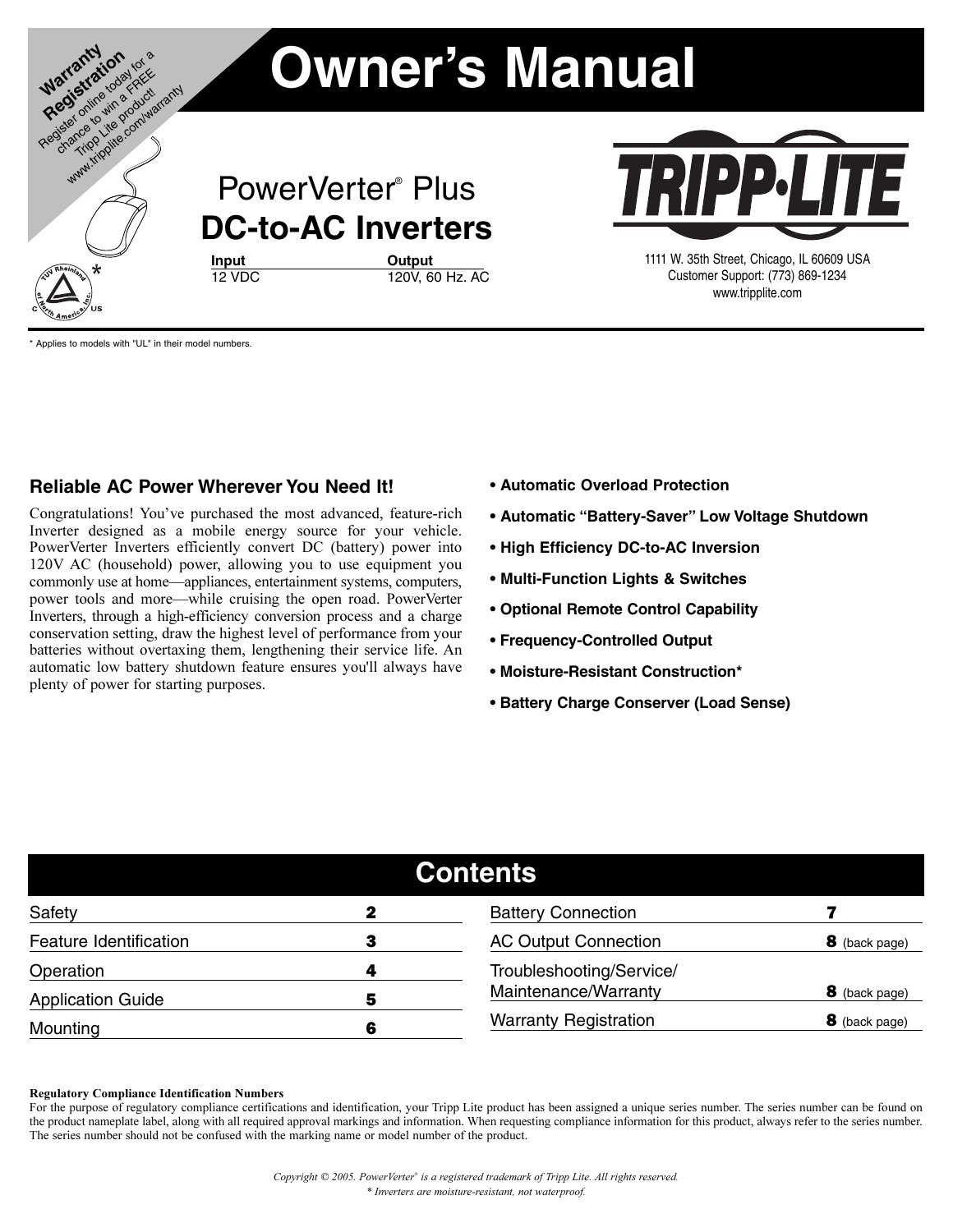

# **SAVE THESE INSTRUCTIONS!**

This manual contains important instructions and warnings that should be followed during the installation, operation and storage of all Tripp Lite Inverters.

## **Location Warnings**

- Install your Inverter in a location or compartment in your vehicle that minimizes exposure to heat, dust, direct sunlight and moisture. Flooding the unit with water will cause it to short circuit and could cause personal injury due to electric shock.
- Leave a minimum of 2" clearance at front and back of the Inverter for proper ventilation. To avoid overheating the Inverter, any compartment that contains the Inverter must be properly ventilated with adequate outside air flow. The heavier the load of connected equipment, the more heat will be generated by the unit.
- Do not install the Inverter directly near magnetic storage media, as this may result in data corruption.
- Do not install near flammable materials, fuel or chemicals.

## **Battery Connection Warnings**

- Multiple battery systems must be comprised of batteries of identical voltage, age, amp-hour capacity and type.
- Because explosive hydrogen gas can accumulate near batteries if they are not kept well ventilated, your batteries should not be installed in a "dead air" compartment. Ideally, any compartment would have some ventilation to outside air.
- Sparks may result during final battery connection. Always observe proper polarity as batteries are connected.
- Do not allow objects to contact the DC input terminals. Do not short or bridge these terminals together. Serious personal injury or property damage could result.

## **Ground Connection Warnings**

• Safe operation requires connecting the Inverter's Main Ground Lug directly to the frame of the vehicle or earth ground.

## **Equipment Connection Warnings**

• Do not use a Tripp Lite Inverter in life support or healthcare applications where a malfunction or failure of a Tripp Lite Inverter could cause failure of, or significantly alter the performance of, a life support device or medical equipment.

• You may experience uneven performance results if you connect a surge suppressor, line conditioner or UPS system to the output of the Inverter.

## **Operation Warnings**

- Your Inverter does not require routine maintenance.
- Potentially lethal voltages exist within the Inverter as long as the battery supply is connected. During any service work, the battery supply should therefore be disconnected.
- Do not connect or disconnect batteries while the Inverter is operating from the battery supply. Dangerous arcing may result.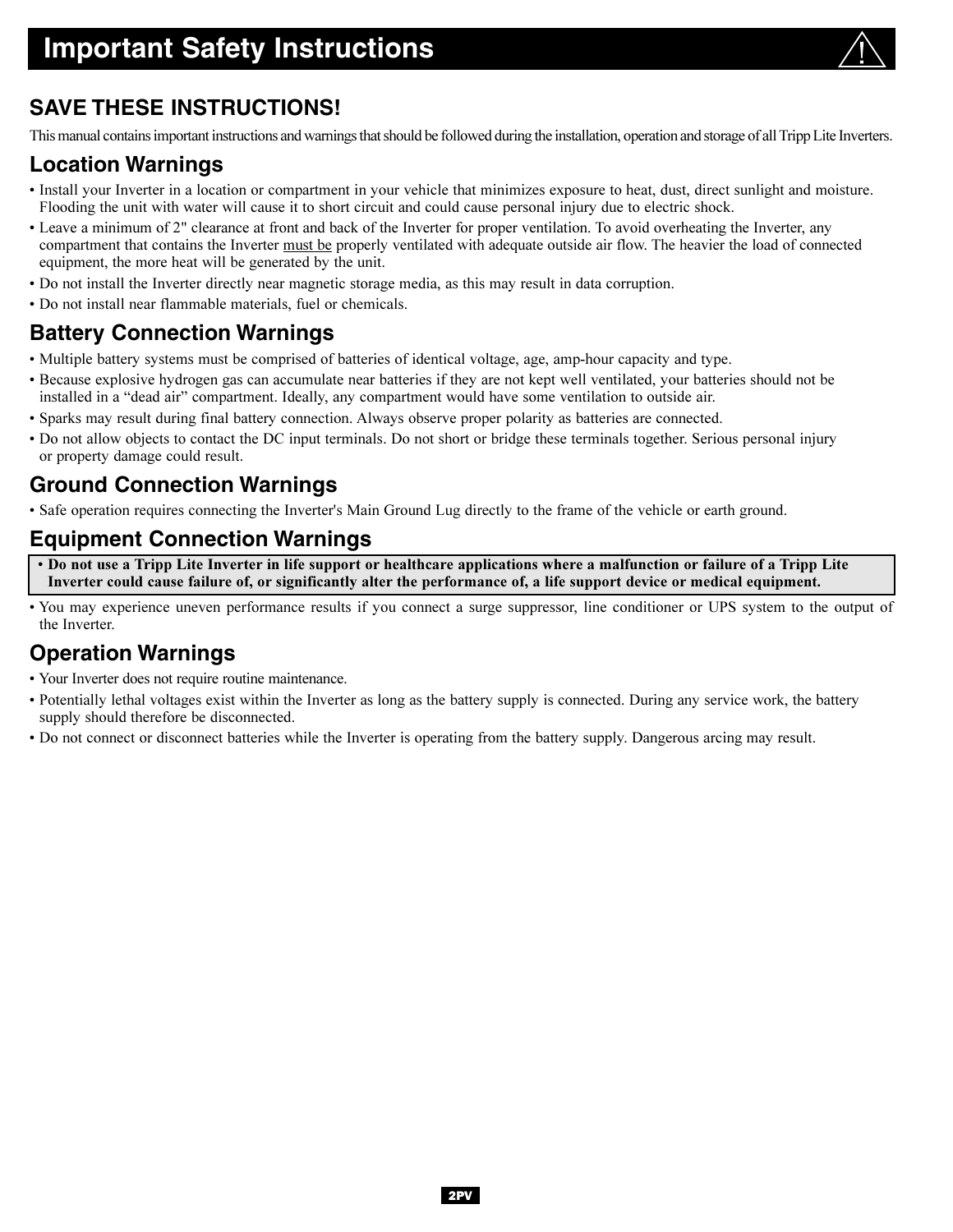# **Feature Identification**

Identify the premium features on your specific model and quickly locate instructions on how to maximize their use.

**I** Operating Mode Switch: controls Inverter operation. Set this 2-position slide switch to "ON/REMOTE" to have your Inverter provide connected equipment with AC power by converting DC power from an attached battery or remotely monitor and control the Inverter with the use of an optional remote module. Set switch to "OFF" when not using connected equipment to prevent battery drain.

<sup>2</sup> "LOAD" Indicator Lights: intuitive "traffic light" signals show approximate equipment load level. See page 4 for instructions on reading indicator lights.

**S** "BATTERY" Indicator Lights: intuitive "traffic light" signals show approximate charge level of your battery. See page 4 for instructions on reading indicator lights.

DC Power Terminals: connect to your battery terminals. See 4 page 7 for connection instructions.

**5 Ground Fault Interrupter (GFI) AC Receptacles:** allow you to connect equipment that would normally be plugged into a utility outlet. They feature ground fault interrupter switches that trip if there is excessive current on the ground safety wire.

6 Resettable Circuit Breaker: protects your Inverter against damage due to overload. See page 4 for resetting instructions.

- **7 Remote Control Module Connector:** allows remote monitoring and control with an optional module (Tripp Lite model APSRM4, sold separately). See remote module owner's manual for connection instructions.
- 8 Battery Charge Conserver (Load Sense) Dial: conserves battery power by setting the low-load level at which the Inverter automatically shuts off. See page 4 for setting instructions.
- **Multi-Speed Cooling Fan(s):** quiet, efficient fans prolong equipment service life.
- Main Ground Lug: properly grounds the Inverter to vehicle grounding system or earth ground. See page 7 for connection instructions. 10

Low Battery Alarm/Shutdown (internal, not shown): automatically detects low voltage and shuts down Inverter to preserve vehicle battery.

Overload Alarm/Shutdown (internal, not shown): automatically detects wattage overload on Inverter outlets and shuts down Inverter as a protective measure.

Ignition Switch Control Jack (rear panel, not shown): use to connect the Inverter to your vehicle's ignition switch (with usersupplied cable) in order to automatically control the Inverter with the vehicle's ignition switch. See Operation section.

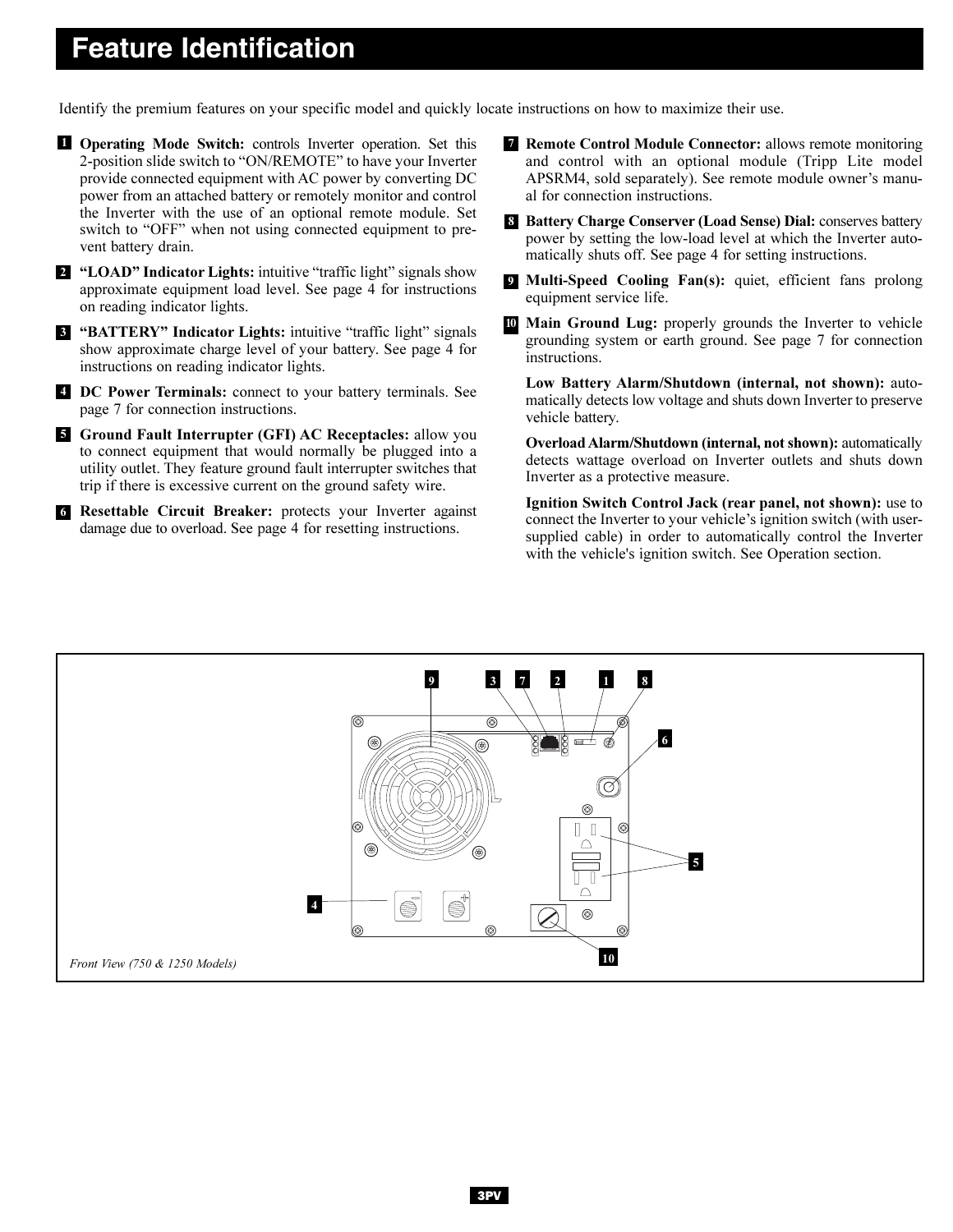# **Operation**

### **Switch Modes**

Switch between the following operating modes as appropriate to your situation:

"ON/REMOTE": Switch to this setting to provide connected equipment with AC power. Also, switch to this setting to remotely monitor and control the Inverter with the use of an optional

remote module. See remote module's owner's manual for operating instructions.

"OFF": Switch to this setting to shut down the Inverter completely, preventing it from drawing power from the batteries. Use this switch to automatically reset the unit if it shuts down due to low



ICFIOFICF

OFF

**Smmil ON/REMOTE** 

battery or overload. Use an optional remote control module (Tripp Lite model APSRM4, sold separately) to reset unit due to overload only.

## **Indicator Lights**

Your Inverter is equipped with a simple, intuitive, user-friendly set of indicator lights. These easily-remembered "traffic light" signals will allow you, shortly after first use, to tell at a glance the charge condition of your batteries, as well as ascertain approximate equipment load level.

"BATTERY" Indicator Lights: These three lights will illuminate in several sequences to show the approximate charge level of your connected battery:

### Approximate Battery Charge Level†

|          | <b>Indicator Illuminated</b><br>Green | <b>Battery Capacity</b><br>$91% - Full$ |   |
|----------|---------------------------------------|-----------------------------------------|---|
|          | Green & Yellow                        | $81\% - 90\%$                           |   |
| 3        | Yellow                                | $61\% - 80\%$                           |   |
|          | Yellow & Red                          | $41\% - 60\%$                           |   |
|          | Red                                   | $21\% - 40\%$                           | 5 |
| <b>6</b> | Flashing Red (slowly)*                | $1\% - 20\%$                            |   |
|          | Flashing Red (quickly)**              | $0\%$ (Inverter<br>has shutdown)        |   |

"LOAD" Indicator Lights: These three lights will illuminate in several sequences to show the approximate equipment load level on the Inverter's AC receptacles.

| <b>Approximate Equipment Load Level</b> |                                       |                                   |                     |
|-----------------------------------------|---------------------------------------|-----------------------------------|---------------------|
|                                         | <b>Indicator Illuminated</b><br>Green | <b>Load Level</b><br>$0\% - 50\%$ |                     |
|                                         | Green & Yellow                        | $51\% - 75\%$                     |                     |
| $\overline{3}$                          | Yellow                                | $76\% - 90\%$                     |                     |
| -4                                      | Red                                   | $> 90\%$                          | ШI<br>mm            |
| 5                                       | Flashing Red (quickly)**              | <b>OVERLOAD</b>                   | 5<br>$\overline{4}$ |
|                                         |                                       | (Inverter has<br>shutdown)        |                     |

† Charge levels listed are approximate. Actual conditions vary depending on battery condition and load. \* Approximately  $\frac{1}{2}$  second on,  $\frac{1}{2}$  second off. \*\* Approximately  $\frac{1}{4}$  second on,  $\frac{1}{4}$  second off. See "Resetting Your Inverter to Restore AC Power" to reset after Inverter shut down.

## **Resetting Your Inverter to Restore AC Power**

Your Inverter may cease supplying AC power in order to protect itself from overload or to protect your electrical system. To restore normal functioning:

Low Battery Shutdown Reset: Set operating mode switch to "OFF" and run vehicle engine to recharge battery. When battery is adequately charged, switch operating mode switch back to "ON/REMOTE."

Overload Shutdown Reset: Set operating mode switch to "OFF" and remove some of the connected electrical load (ie: turn off some of the AC devices drawing power which may have caused the overload of the unit). Wait one minute, then switch operating mode switch back to "ON/REMOTE."

Output Circuit Breaker Reset (Select Models): Alternatively, check output circuit breaker on the unit's front panel. If tripped, remove some of the electrical load, then wait one minute to allow components to cool before resetting the circuit breaker. See Troubleshooting for other possible reasons AC output may be absent.

Set Battery Charge Conserver (Load Sense) Dial In order to save battery power, the Inverter automatically shuts off in the absence of any power demand from connected equipment or appliances (the electrical load). When the unit detects a load, it automatically turns on. Users may choose the minimum load the



Inverter will detect by adjusting the Battery Charge Conserver Dial (see diagram). Using a small tool, turn the dial clockwise to lower the minimum load that will be detected, causing the Inverter to turn on for smaller loads. When the dial is turned fully clockwise, the Inverter will operate even when there is no load. Turn the dial counterclockwise to set a higher minimum load, causing the Inverter to stay off until the new minimum load is reached. When the dial is turned fully counterclockwise, the Inverter will turn on when it detects any load greater than approximately 150 Watts.

Note: The factory setting for the dial is fully clockwise. However, based on the threshold load to which you'd like the Inverter to respond, you should adjust the dial counterclockwise to reduce its sensitivity until the Inverter is active only when connected equipment or appliances are actually in use.

### Connect Remote Control—OPTIONAL

All models feature an 8-conductor telephone style receptacle on the front panel for use with an optional remote control module (Tripp Lite model APSRM4, sold separately.) The remote module allows the Inverter to be mounted in a compartment or cabinet out of sight, while operated conveniently from your vehicle's dashboard. See instructions packed with the remote control module.

### Connect Ignition Switch Control Jack—OPTIONAL

All models feature a jack which can be used to connect the Inverter to your vehicle's ignition switch in order to automatically control the Inverter. This connection is optional; the Inverter will function without this connection.



**vehicle's ignition requires a qualified technician, who must determine the proper wiring procedure.**

When connected to the vehicle's ignition switch, this function automatically disables (turns OFF) the AC power output from the Inverter when the vehicle's ignition switch is placed in the "Engine Run" position. This function will satisfy local codes and requirements concerning video monitors (or TVs) that are located within a driver's view by automatically turning them off when the engine is started. Tripp Lite makes a current-limited cable assembly (part # 73-0977) for this purpose. Connect the current-limited cable's red wire to the ignition switch's "Engine Run" terminal. The cable's black wire can be left unterminated. Then, connect the current-limited cable's mini-plug to the Ignition Switch Control Jack located on the Inverter's rear panel. After connecting the interface cable, set the Inverter's switch to "ON/REMOTE". The current-limited cable's mini-plug should remain in the Inverter's Ignition Switch Control Jack whenever the ignition is on to avoid shorting the battery.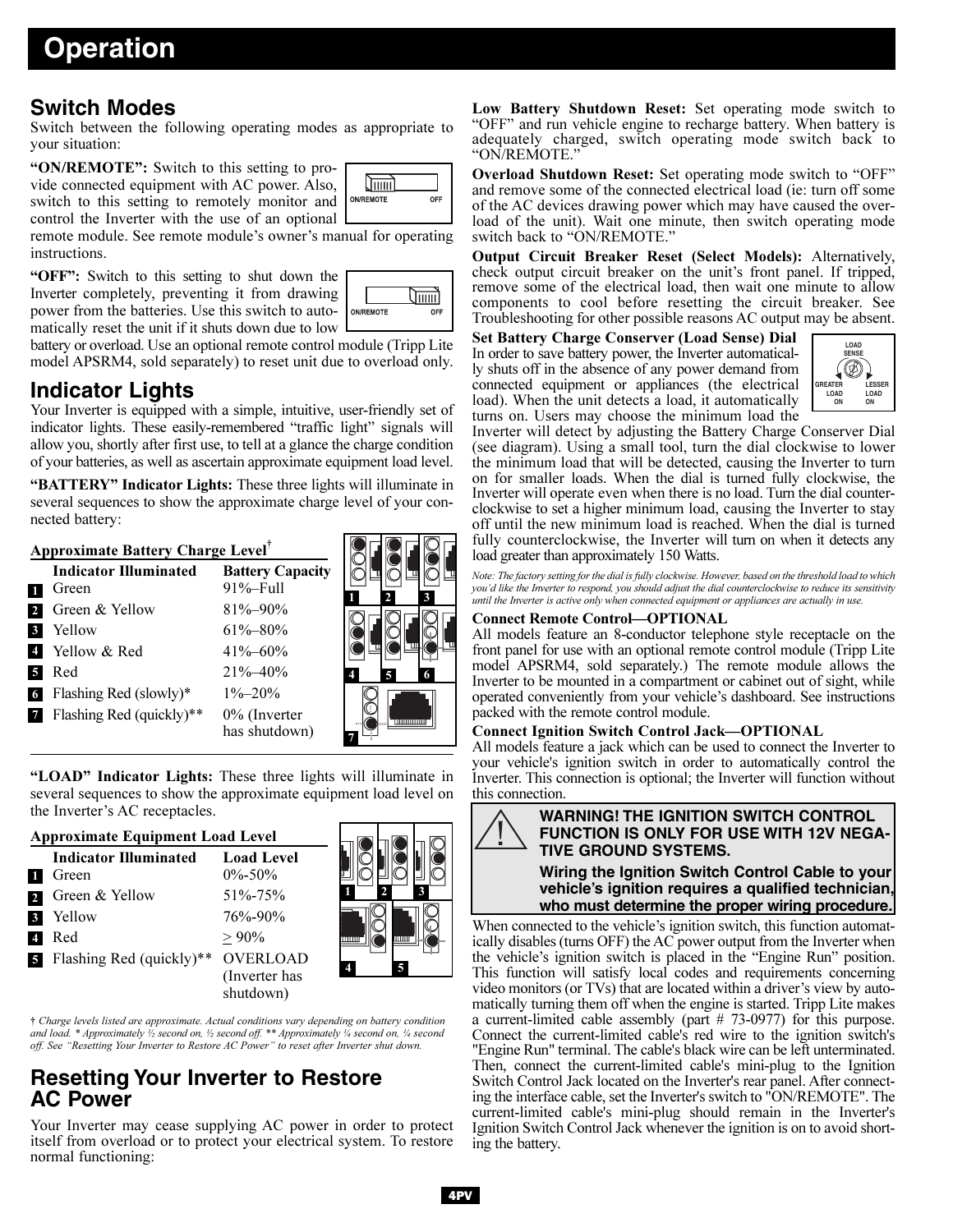# **Application Guide**

### **Match Battery Amp-Hour Capacity to Your Application**

Select a battery or system of batteries that will provide your Inverter with proper DC voltage and an adequate amp-hour capacity to power your application. Even though Tripp Lite Inverters are highly efficient at DC-to-AC inversion, their rated output capacities are limited by the total amp-hour capacity of connected batteries and the support of your vehicle's alternator if the engine is kept running.



You must allow your batteries to recharge long enough to replace the charge lost during Inverter operation or else you will eventually run down your batteries.

NOTE: For Tripp Lite Inverters over 1000 watts used in mobile applications, Tripp Lite recommends you use at least two batteries, if possible, fed by a heavy-duty alternator anytime the vehicle is running. Tripp Lite Inverters will provide adequate power for ordinary usage within limited times without the assistance of your vehicle's alternator. However, when operating extremely heavy electrical loads at their peak, you may wish to "assist your batteries" by running your vehicle engine faster than normal idling.

## 5PV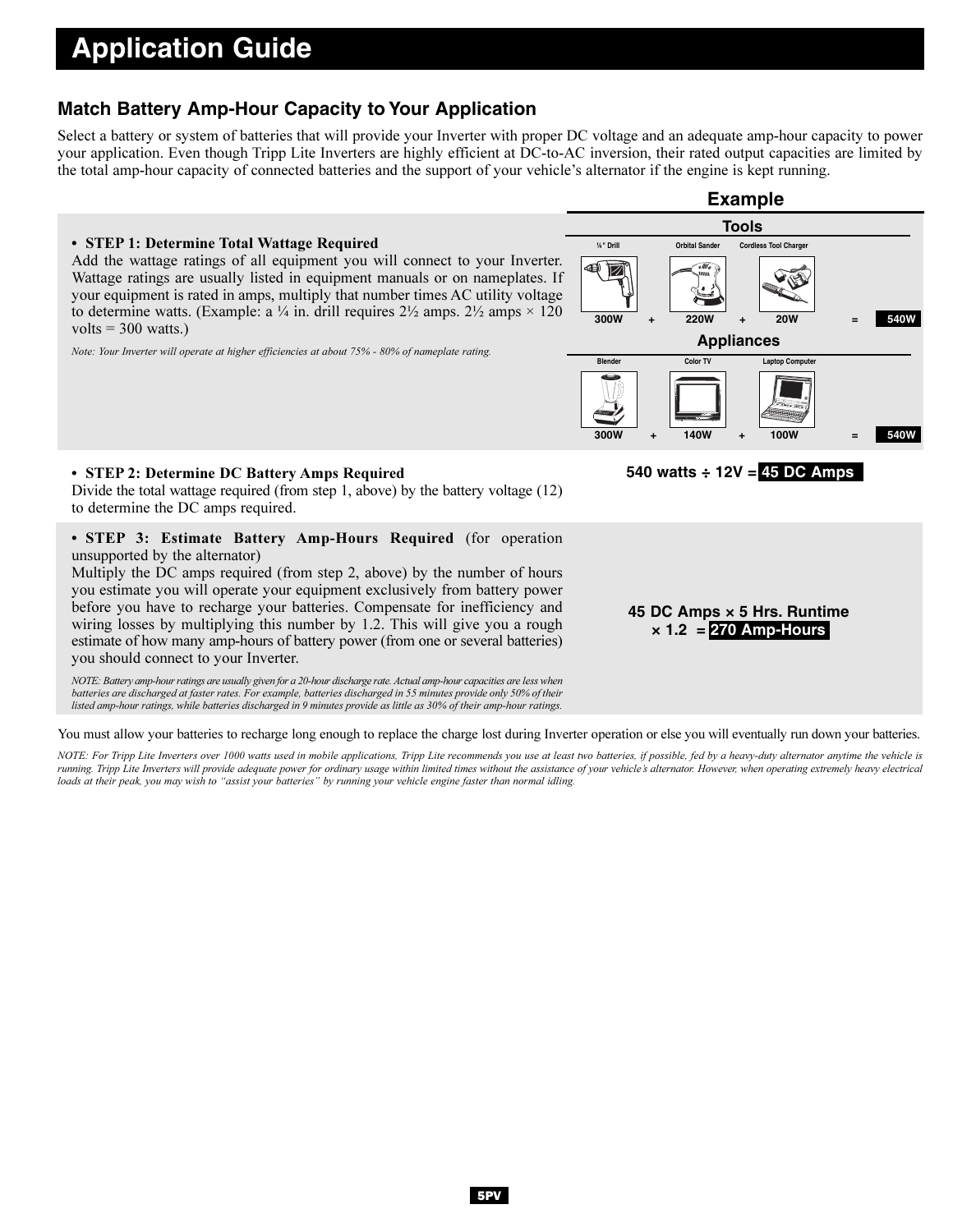

**WARNING! If you choose to mount your Inverter, mount it and wire its DC input BEFORE DC battery connection. Failure to follow these instructions may lead to personal injury and/or damage to the Inverter and connected systems.**

Tripp Lite Inverters are designed for horizontal mounting in a variety of vehicular or non-vehicular applications. User must supply mounting hardware and is responsible for determining if the hardware and mounting surface are suitable to support the weight of the Inverter. Contact Tripp Lite if you require further assistance in mounting your Inverter.

### **Vehicular and Non-Vehicular Horizontal Mount**

Using the measurements from the diagram, install two user-sup-A plied ¼" (6 mm) fasteners into a rigid horizontal surface, leaving the heads slightly raised. B Slide the Inverter/Charger back over the fasteners to engage the mounting slots molded on the bottom of the Inverter/Charger cabinet.  $\epsilon$  Install and tighten two user-supplied  $\frac{1}{4}$ " (6 mm) fasteners into the mounting feet molded on the front of the Inverter/Charger cabinet.

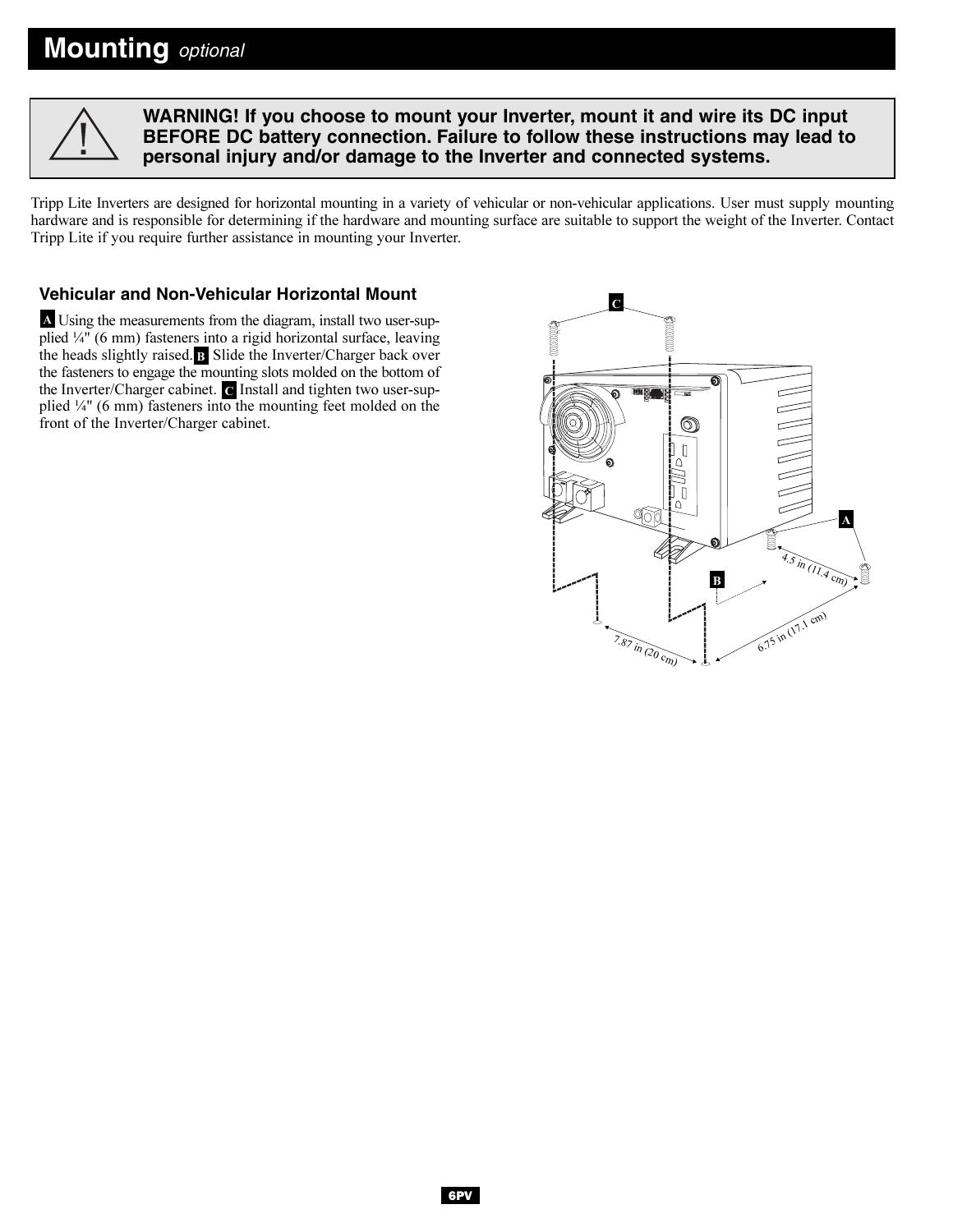# **Battery Connection**

Connect your Inverter to your batteries using the following procedures—always loosely twist each pair of cables together before connecting them separately to the appropriate DC terminal on the Inverter (positive or negative).

#### • Connect DC Wiring:

You must run positive cable(s) through user-supplied UL-listed fuse(s) and fuse block(s) of the proper size.



See Specifications page for Minimum Recommended Cable Sizing Chart. An excellent source of cables is battery jumper cables. Output performance will decrease if you use only one jumper cable.

Although your Inverter is a high-efficiency converter of electricity, its rated output capacity is limited by the length and gauge of the cabling running from the battery to the unit. Use the shortest length and largest diameter cabling (maximum 00 gauge) to fit your Inverter's DC Input terminals. Shorter and heavier gauge cabling reduces DC volt-



• Connect Ground: Using a #8 AWG wire or larger, directly connect the Main Ground Lug to the vehicle's chassis ground or earth ground. See Feature Identification section to locate Main Ground Lug. All installations must comply with national and local codes and ordinances.

• Connect Fuse: In addition to the protection provided by the Inverter's internal fuses, NEC article 551 requires that you connect your Inverter's positive DC Terminal(s) directly to a UL-listed fuse(s) and fuse block(s) within 18 inches of the battery. See diagrams below for proper fuse placement.



**WARNING! Never attempt to operate your Inverter by connecting it directly to output from an alternator rather than a battery or battery bank.**

**CAUTION! Observe proper polarity with all DC connections.**

## **Vehicular**

Your Inverter's Nominal DC Input Voltage must match the voltage of your battery or batteries—12 Volts in most vehicular applications. It is possible to connect your Inverter to the main battery within your vehicle's electrical system. In many vehicular contexts, the Inverter will be connected to one or more dedicated auxiliary (house) batteries which are isolated from the drive system to prevent possible draining of the main battery.

- 12 Volt Alternator 1
- Vehicle Battery Ground 2
- 12 Volt Main Battery 3
- 12 Volt Auxiliary (House) Battery 4
- UL-Listed Fuses & Fuse 5 Blocks (mounted within 18 inches of the battery)
- 6 Battery Isolator
- Large Diameter Cabling, Maximum 00 Gauge to Fit Terminals 7
- 8 AWG (minimum) Ground Wire to Vehicle Frame or Earth Ground 8